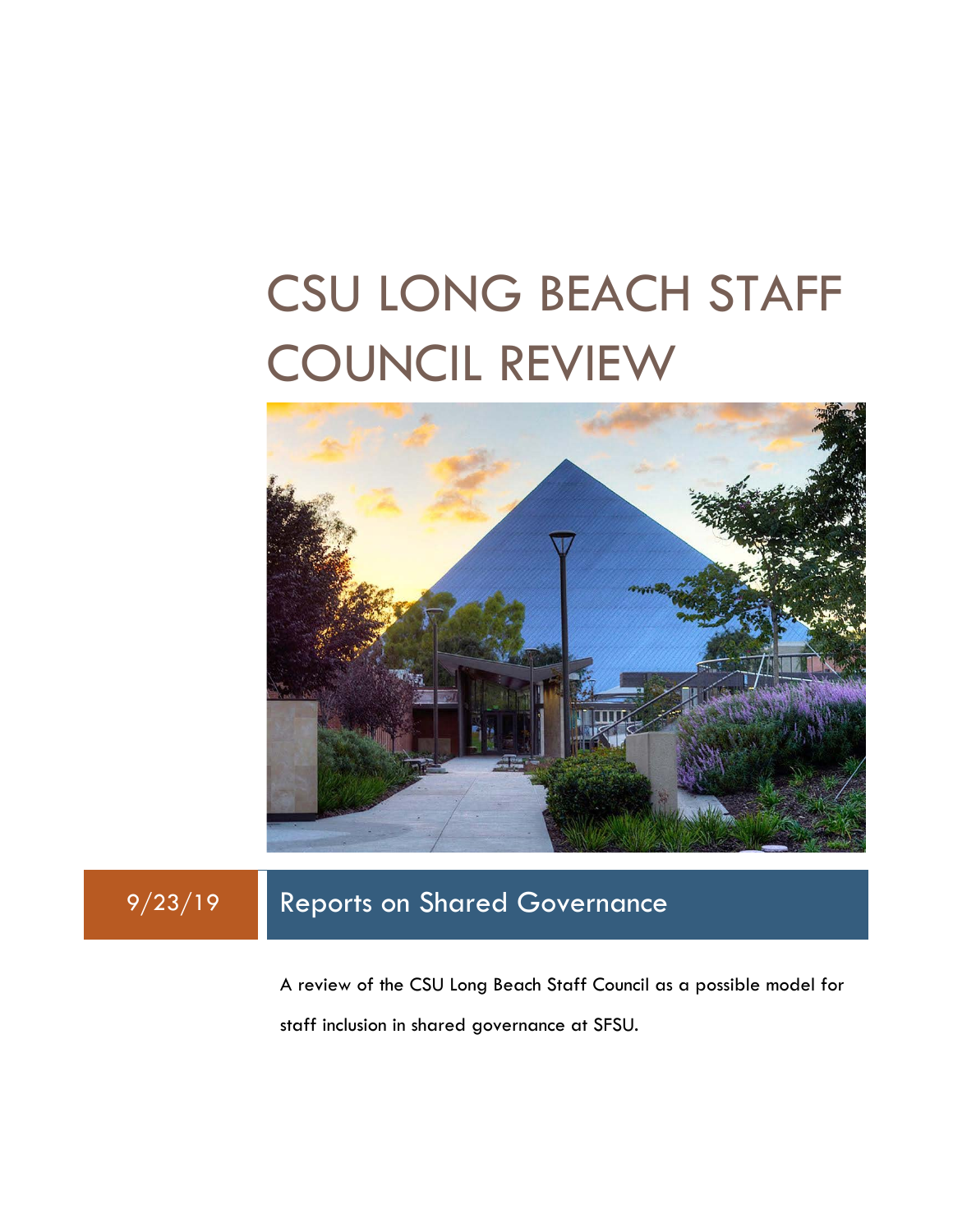## CSU Long Beach Staff Council Review

## **REPORTS ON SHARED GO VERNANCE**

## **EXECUTIVE SUMMARY**

## **Purpose and Objectives**

On September 16, 2019, the president of San Francisco State University (SFSU) requested a review of the CSU Long Beach Staff Council as a possible model for a similar council at SFSU. Refer to page 7 for a brief history and summary of current staff participation in shared governance at San Francisco State University.

## **Background**

"The original Staff Council was organized as the Staff Affairs Council in 1969 and held its first meeting in January of 1970. When collective bargaining was instituted, the council was disbanded in 1983. In the early l990's, staff employees felt the need for a body to deal with staff issues outside of collective bargaining… The development of CSULB's 'new' council took approximately two years, with the approval of by-laws and procedural items working their way through the proper channels. During the process, faculty were very encouraging. The first meeting of the new group was held April 16, 1992 led by staff Academic Senators… Of the 23 CSU campuses, two others have a Staff Council."[1](#page-1-0)

A review of the past Staff Council officers and committee chairs<sup>[2](#page-1-1)</sup> suggests that until AY 05-06, the size and/or activity of the Staff Council tended to ebb and flow. From AY 05-06 on, the Staff Council seems to be quite robust and active. Publicly available meeting minutes cover only the previous two academic years, but give a better look into the work of the Staff Council than its constitution & bylaws or the general website.

## **Conclusions**

The framework of the CSU Long Beach Staff Council provides a good starting point, but we will want to tailor the specifics to our community. We will want to make clear that this council will focus on more than just community building and events; there needs to be an emphasis on continual policy & process improvement.

We will want to consider the reporting structure – CSU Long Beach Staff Council reports to the SFSU equivalent of the AVP of HR. The current climate and history at SFSU might make this reporting structure a barrier to early success. Possible options include reporting directly to the President (very common at other institutions), the President's Chief of Staff, or (specifically from me because I think Nancy would be perfect to lead this, but not standard) the Events Planner of Administration & Finance/Nancy Ganner.

I get the feeling that much of the success of the CSULB Staff Council is due both to the breadth of staff participation throughout shared governance at the University, both via the Staff Council and other committee

<span id="page-1-0"></span> <sup>1</sup> <http://web.csulb.edu/org/staff-council/About/index.html>

<span id="page-1-1"></span><sup>2</sup> [http://web.csulb.edu/org/staff-council/Staff/past\\_officers\\_chairs.html](http://web.csulb.edu/org/staff-council/Staff/past_officers_chairs.html)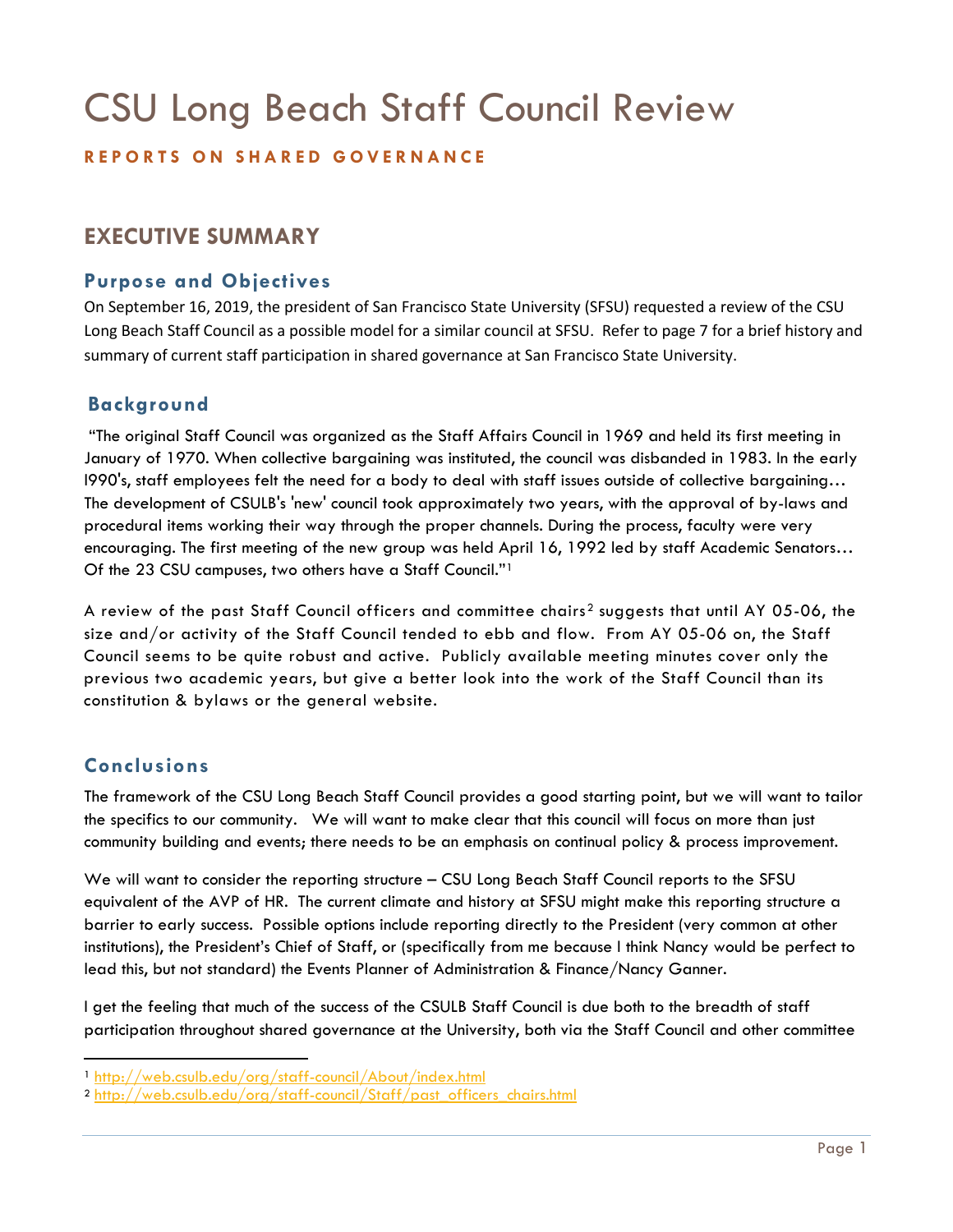#### **CSU Long Beach Staff Council Review**

representation, and to the engagement & feeling of connection to the rest of campus fostered by things like regular staff/ committee tours of academic areas like labs and functional areas like the Police Department. While the standing committees of the Staff Council reflect a typical governing body structure, the minutes indicate this body supplies representatives for many committees across the university. Interestingly, among those many committees, the Staff Council provides or helps to identify staff members to participate in regular reviews of administrators, with no requirement that staff representatives participate in other forms of shared governance.[3](#page-2-0) 

The University President presented at approximately half of the Staff Council meetings, per the meeting minutes. This appears to have been a good opportunity for interactions between the President and the staff. CSULB kicked off a 2-year strategic planning process at the beginning of the AY 18-19, (Beach 2030) which was much the focus of recent visits by the President. The Beach 2030 initiative includes a directive that it be built from via bottom- up approach, rather than top- down, and calls for as much community participation as possible.[4](#page-2-1) The Staff Council also supplied a document to contribute to the initiative's idea generation.[5](#page-2-2) Other issues were discussed during Q&A periods of the President's visits, which suggests that the visits were regular and not simply a function of the Beach 2030 initiative.

At the end of this document, I have included two brief sections dedicated to other interesting ideas found in the meeting minutes and other staff- oriented organizations. The information is not exhaustive – it is only meant to suggest further avenues for data gathering.

## **GENERAL INFORMATION**

### **Scope**

"The Mission of Staff Council is to actively support the role of the University and to develop, maintain and encourage positive relationships and communications with our campus community, friends and neighbors."[6](#page-2-3)

"The Council shall represent the electorate and shall serve as the advisory body for staff matters to the Associate Vice President of Budget and Human Resources Management or his/her designee.

The Council shall be concerned with the viewpoint and interests of staff on university or community issues not covered by collective bargaining. There may be occasions where Staff Council is asked to provide advice on faculty or academic-related matters. The Council will maintain the flow of communication from Staff Council to the rest of the university community and likewise from the university community back to Staff Council."[7](#page-2-4)

<span id="page-2-3"></span><sup>6</sup> <http://web.csulb.edu/org/staff-council/About/index.html>

<span id="page-2-0"></span> <sup>3</sup> [http://web.csulb.edu/org/staff-](http://web.csulb.edu/org/staff-council/Documents/minutes/pdf/Nov%2018%20Staff%20Council%20General%20Meeting%20Minutes.pdf)

<span id="page-2-1"></span>[council/Documents/minutes/pdf/Nov%2018%20Staff%20Council%20General%20Meeting%20Minutes.pdf](http://web.csulb.edu/org/staff-council/Documents/minutes/pdf/Nov%2018%20Staff%20Council%20General%20Meeting%20Minutes.pdf) <sup>4</sup> [http://web.csulb.edu/org/staff-](http://web.csulb.edu/org/staff-council/Documents/minutes/pdf/Sept%2018%20Staff%20Council%20General%20Meeting%20Minutes.pdf)

<span id="page-2-2"></span>[council/Documents/minutes/pdf/Sept%2018%20Staff%20Council%20General%20Meeting%20Minutes.pdf](http://web.csulb.edu/org/staff-council/Documents/minutes/pdf/Sept%2018%20Staff%20Council%20General%20Meeting%20Minutes.pdf) <sup>5</sup> [http://web.csulb.edu/org/staff-](http://web.csulb.edu/org/staff-council/Documents/minutes/pdf/Oct%2018%20Staff%20Council%20General%20Meeting%20Minutes.pdf)

[council/Documents/minutes/pdf/Oct%2018%20Staff%20Council%20General%20Meeting%20Minutes.pdf](http://web.csulb.edu/org/staff-council/Documents/minutes/pdf/Oct%2018%20Staff%20Council%20General%20Meeting%20Minutes.pdf)

<span id="page-2-4"></span><sup>7</sup> <http://web.csulb.edu/org/staff-council/Documents/constitution.html>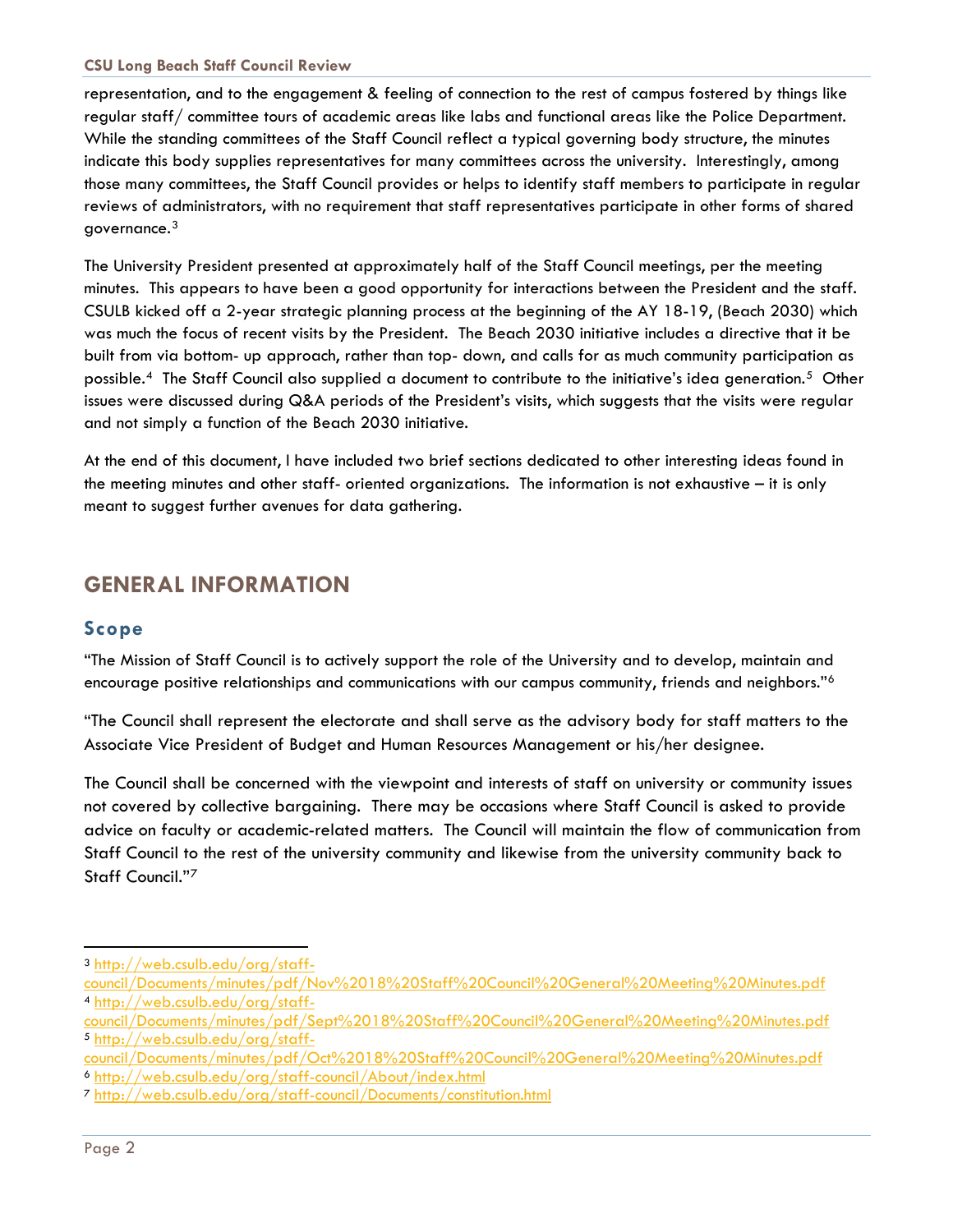"Staff Council has multiple functions:

- •Planning staff events
- •Interaction with the Campus President who attends the Staff Council meetings
- •Fund raising to support Staff Council objectives, events and programs
- •Creating opportunities for staff development

•Facilitates elections and/or assists with appointments to important, prestigious committees such as; The Provost Search Committee, Student Fee Advisory Committee, Distinguished Alumni Nomination Committee, Chief Information Officer (CIO) Committee etc.

- •Opportunities to network with other staff on campus
- •And more..."<sup>[8](#page-3-0)</sup>

## **Membership**

"All CSULB staff employees, managers (except those with academic retreat rights), and staff of CSULB auxiliaries (the CSULB Foundation, Associated Students, and Forty-Niner Shops) who are employed on a half-time basis, or more, with an initial appointment of at least six months or more are eligible to serve as a member of the Council. Each organizational unit shall be entitled to one (1) representative for each twenty-five (25) eligible staff members or fraction thereof. Each representative shall be elected for 3 years with the term beginning in June."[9](#page-3-1)

Here is a list of the organizational units that are entitled to one (1) representative for each twenty-five (25) eligible staff members of fraction thereof:<sup>[10](#page-3-2)</sup>

- Academic Affairs
	- o College of the Arts
	- o College of Business Administration
	- o College of Education
	- o College of Engineering
	- o College of Health and Human Services
	- o College of Liberal Arts
	- o College of Natural Sciences and Mathematics
	- o Library
	- o University College and Extension Services
	- o Carpenter Performing Arts Center
	- o Graduate and Undergraduate Studies
	- o Ocean Studies Institute
	- o Office of the Provost
	- o University Research
	- o Academic Personnel
	- o Academic Technology
	- o SARG
- Administration and Finance

<span id="page-3-0"></span> <sup>8</sup> <http://web.csulb.edu/org/staff-council/Documents/pdf/staff-council-nomination-form.pdf>

<span id="page-3-1"></span><sup>9</sup> <http://web.csulb.edu/org/staff-council/About/membership.html>

<span id="page-3-2"></span><sup>10</sup> <http://web.csulb.edu/org/staff-council/Documents/constitution.html>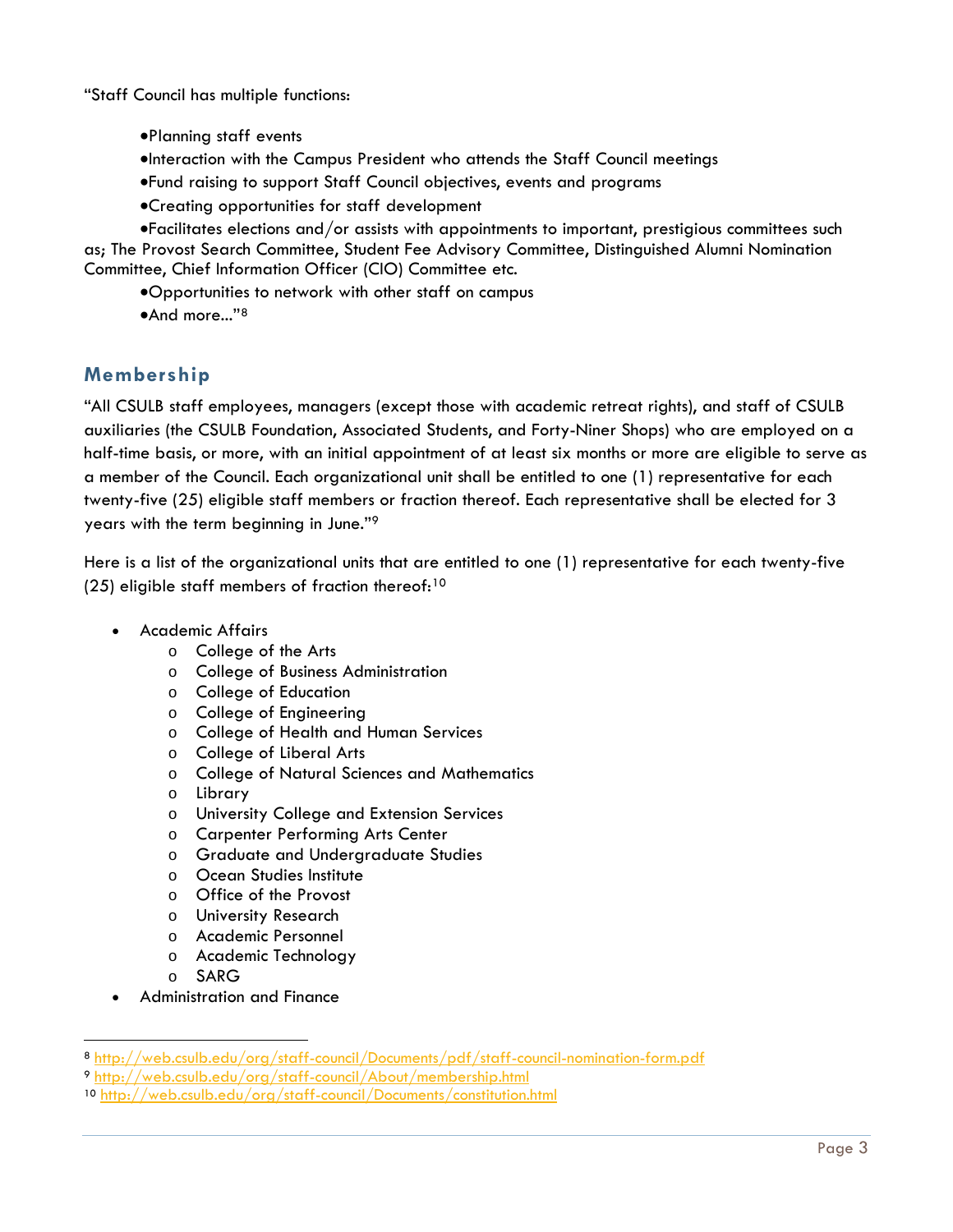- o Budget and Human Resources Management Vice President, Administration and Finance
- o Financial Management
- o Information Technology Services
- o Enrollment Services
- o Physical Planning and Facilities Management
- o Parking
- o University Police
- Department of Athletics
- Office of the President
- Student Services
- University Relations and Development
- Auxiliaries
	- o CSULB Foundation
	- o Forty-Niner Shops
	- o Associated Students Inc.

There are also a number of Ex Officio (non-voting) members who participate on the Staff Council as specified in the constitution: $11$ 

- Associate Vice President, Budget and Human Resources Management
- Director of Benefits and Staff Human Resources
- Staff Employee Relations Manager
- Director, Equity and Diversity
- Faculty Academic Senators (1)
- Staff Academic Senators (5)
- Staff Emeriti (1)
- Immediate Past Chair of the Staff Council
- Associated Students President or designee (1)
- University Ombuds or designee (1)
- Local Staff Unions Representatives (1 each)
	- o Union of American Physicians and Dentists (UAPD)
	- o California State University Employees Union (CSUEU)
	- o State Employees Trade Council (SETC)
	- o Statewide University Police Association (SUPA)
	- o Academic Professionals of California (APC)

The meeting minutes for AY 2018-19 note that the Staff Council is considering giving representation at the department level (as opposed to college level) as a means to increase membership.[12](#page-4-1) The Staff Council membership for AY 2018-19 was 51 which they considered low.[13](#page-4-2)

<span id="page-4-0"></span> <sup>11</sup> <http://web.csulb.edu/org/staff-council/Documents/constitution.html>

<span id="page-4-1"></span><sup>12</sup> [http://web.csulb.edu/org/staff-](http://web.csulb.edu/org/staff-council/Documents/minutes/pdf/Jan%2019%20Staff%20Council%20General%20Meeting%20Minutes.pdf)

<span id="page-4-2"></span>[council/Documents/minutes/pdf/Jan%2019%20Staff%20Council%20General%20Meeting%20Minutes.pdf](http://web.csulb.edu/org/staff-council/Documents/minutes/pdf/Jan%2019%20Staff%20Council%20General%20Meeting%20Minutes.pdf) <sup>13</sup> [http://web.csulb.edu/org/staff-](http://web.csulb.edu/org/staff-council/Documents/minutes/pdf/Sept%2018%20Staff%20Council%20General%20Meeting%20Minutes.pdf)

[council/Documents/minutes/pdf/Sept%2018%20Staff%20Council%20General%20Meeting%20Minutes.pdf](http://web.csulb.edu/org/staff-council/Documents/minutes/pdf/Sept%2018%20Staff%20Council%20General%20Meeting%20Minutes.pdf)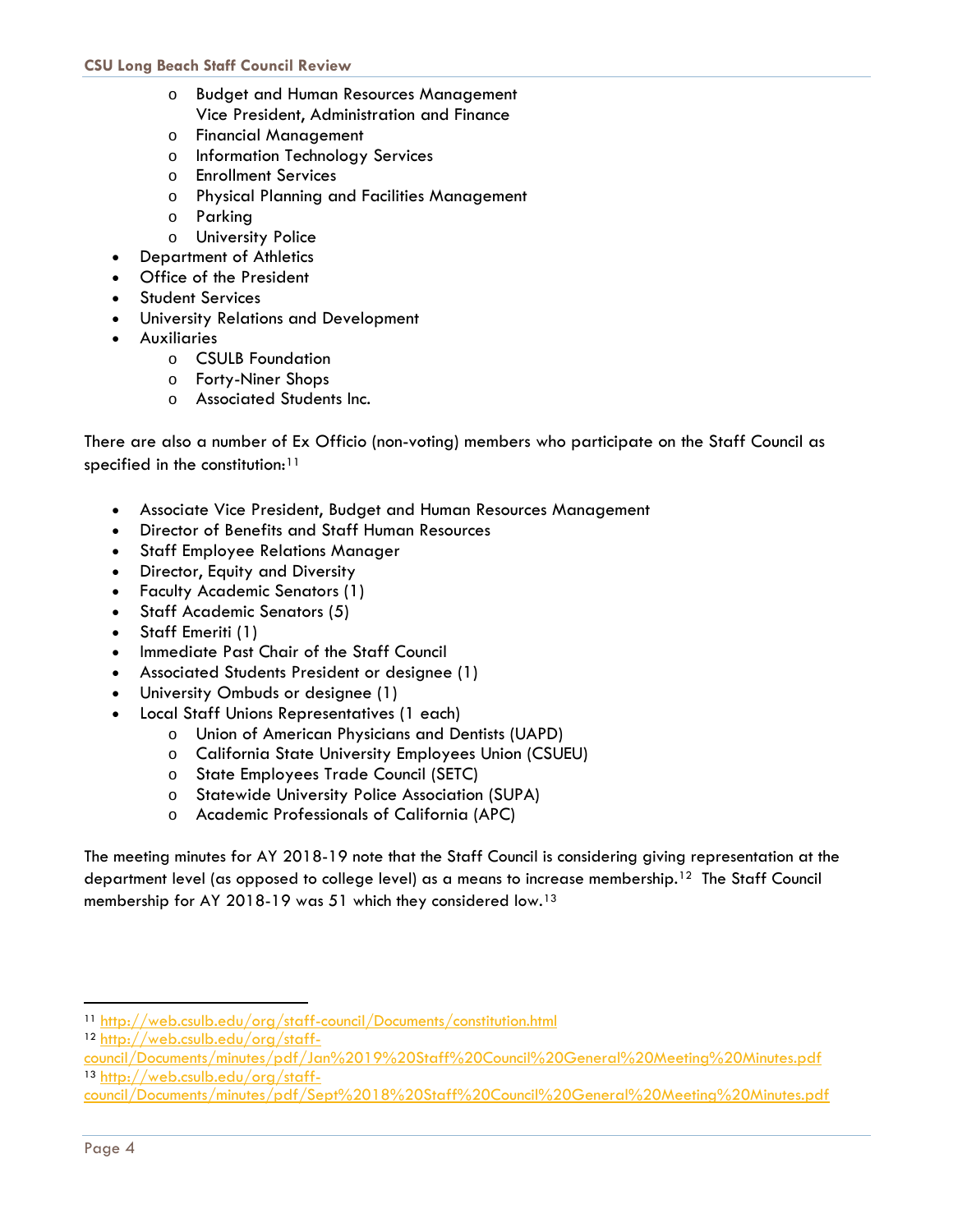## **Organization**

The Staff Council is organized in much the same manner as the SFSU Academic Senate. The Staff Council has four (4) elected officers: Chair, Vice-Chair, Secretary, & Treasurer. The Staff Council has an Executive Committee and six (6) standing committees: Membership Committee, Nominating Committee, Policies, Procedures, and Bylaws Committee, Staff Development Committee, Special Events Committee, and the Ways and Means Committee.

The Executive Committee is comprised of the Staff Council officers, the chairs of the standing committees and two (2) at-large members elected by and from the Staff Council as voting members, and as Ex Officio members: the immediate past Staff Council Chair, one (1) Staff Academic Senator, and the Director of Budget and Human Resources Management and/or designee.<sup>[14](#page-5-0)</sup>

"The Membership Committee is responsible for running Staff Council elections and soliciting staff member's campus wide or from a requested division for various campus committees."[15](#page-5-1)

"The Nominating Committee is responsible for running Staff Council elections and soliciting staff members campus wide or from a requested division for various campus committees."[16](#page-5-2)

"The Policies, Procedures and Bylaws Committee… is responsible for creating all Staff Council policies, procedures and bylaws."[17](#page-5-3)

"The Staff Development Committee… is responsible for planning and executing opportunities for CSULB Staff to visit interesting locations on campus, educational sessions, munch n learn events, and other occasions to bring staff together."[18](#page-5-4)

"In addition to planning activities that bring CSULB Staff together, the [Special Events] committee is responsible for planning and executing the following annual events:

Staff Days

Halloween Spooktacular

Cherish the Children Toy Drive and Party"[19](#page-5-5)

"The Ways and Means Committee's… goal is to raise funds for three yearly events along with other activities throughout the year that bring the staff of CSULB together… Fundraising ideas in the works: Chipotle, The Habit, Pieology, Applebees, Chilis, Domenicos, Great Mex, Chick-Fil-A, Rubios, Yogurtland and the annual See's Candies event."[20](#page-5-6)

<span id="page-5-0"></span> <sup>14</sup> <http://web.csulb.edu/org/staff-council/Documents/constitution.html>

<span id="page-5-1"></span><sup>15</sup> <http://web.csulb.edu/org/staff-council/About/membership.html>

<span id="page-5-2"></span><sup>16</sup> [http://web.csulb.edu/org/staff-council/About/committee\\_committee.html](http://web.csulb.edu/org/staff-council/About/committee_committee.html)

<span id="page-5-3"></span><sup>17</sup> <http://web.csulb.edu/org/staff-council/About/bylaws.html>

<span id="page-5-4"></span><sup>18</sup> [http://web.csulb.edu/org/staff-council/About/staff\\_development.html](http://web.csulb.edu/org/staff-council/About/staff_development.html)

<span id="page-5-5"></span><sup>19</sup> <http://web.csulb.edu/org/staff-council/About/specialE/index.html>

<span id="page-5-6"></span><sup>20</sup> [http://web.csulb.edu/org/staff-council/About/ways\\_and\\_means.html](http://web.csulb.edu/org/staff-council/About/ways_and_means.html)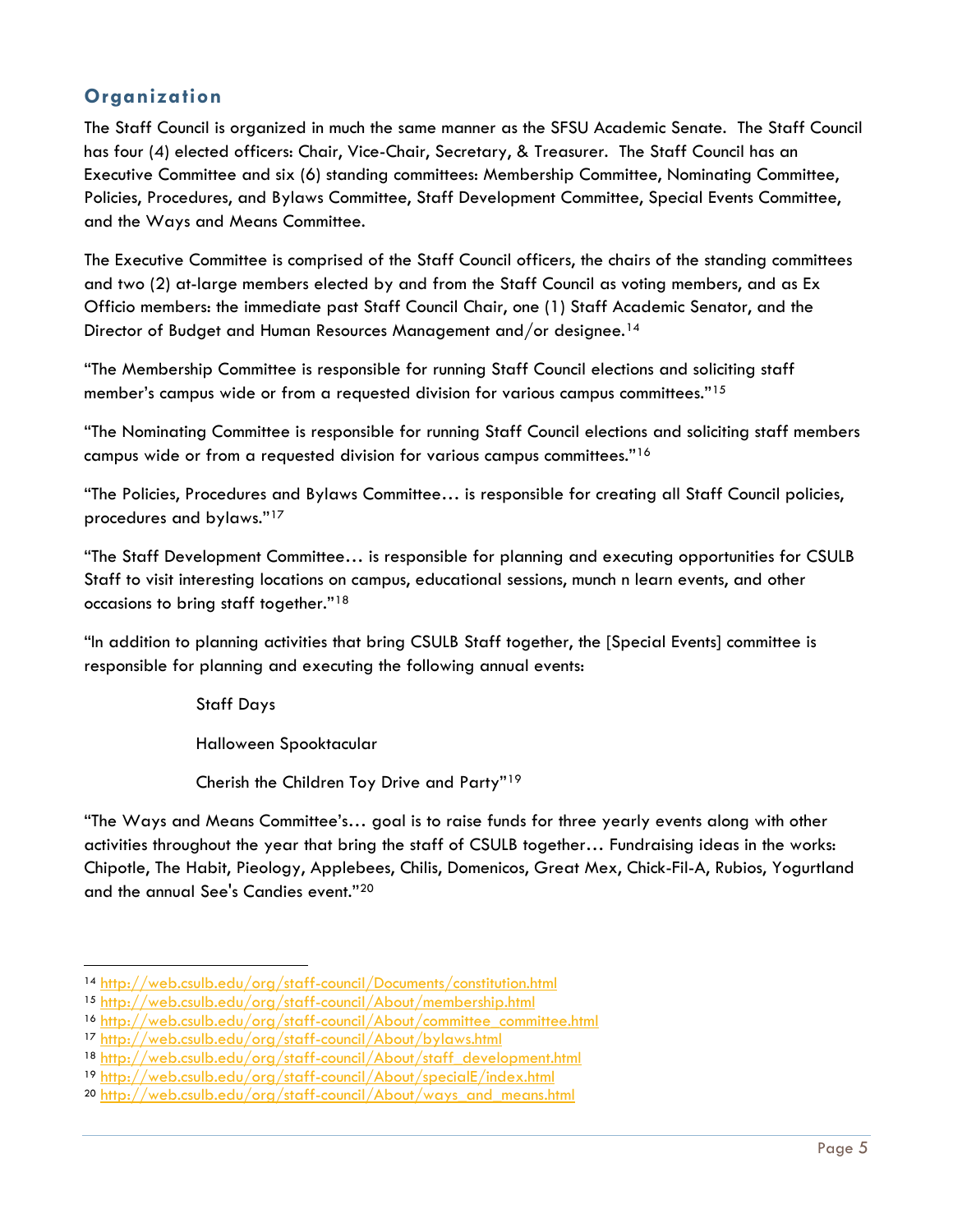#### **Meeting Minutes: Ideas**

While meeting minutes were available for AY 17-18 & 18-19, only the18-19 minutes are reviewed here.

#### **September**[21](#page-6-0)**:**

Academic Senate has a "retreat" that is open to all community members.

Good connection/overlap with Academic Senate.

University Resource Council.

#### **October**[22](#page-6-1)**:**

Long Beach is also dealing with the issue of using multiple names (CSULB vs. LBSU). President seems to support using both.

CSULB has a Clean Energy Master Plan that enumerates their current emissions & goals. Committed to being carbon neutral by 2030.

#### **November**[23](#page-6-2)**:**

Proposal for a new department – a "clearing house" to answer questions and direct guests.

#### **January**[24](#page-6-3)**:**

Cherishing Children toy drive seemed very successful.

Staff working together with faculty (Anthropology Department) on project dealing with homelessness – putting together basic needs packages.

Annual campus tours for the new international students including orientations & scavenger hunts.

#### **February**[25](#page-6-4)**:**

Annual Alumni Grants Program.

Spring Break Staff Day –lunch specials, music, prizes, & rummage sale.

Pop-up Career Closet – providing donated work-attire for students to help them with interviews.

<span id="page-6-2"></span>[council/Documents/minutes/pdf/Oct%2018%20Staff%20Council%20General%20Meeting%20Minutes.pdf](http://web.csulb.edu/org/staff-council/Documents/minutes/pdf/Oct%2018%20Staff%20Council%20General%20Meeting%20Minutes.pdf) <sup>23</sup> [http://web.csulb.edu/org/staff-](http://web.csulb.edu/org/staff-council/Documents/minutes/pdf/Nov%2018%20Staff%20Council%20General%20Meeting%20Minutes.pdf)

<span id="page-6-0"></span> <sup>21</sup> [http://web.csulb.edu/org/staff-](http://web.csulb.edu/org/staff-council/Documents/minutes/pdf/Sept%2018%20Staff%20Council%20General%20Meeting%20Minutes.pdf)

<span id="page-6-1"></span>[council/Documents/minutes/pdf/Sept%2018%20Staff%20Council%20General%20Meeting%20Minutes.pdf](http://web.csulb.edu/org/staff-council/Documents/minutes/pdf/Sept%2018%20Staff%20Council%20General%20Meeting%20Minutes.pdf) <sup>22</sup> [http://web.csulb.edu/org/staff-](http://web.csulb.edu/org/staff-council/Documents/minutes/pdf/Oct%2018%20Staff%20Council%20General%20Meeting%20Minutes.pdf)

<span id="page-6-3"></span>[council/Documents/minutes/pdf/Nov%2018%20Staff%20Council%20General%20Meeting%20Minutes.pdf](http://web.csulb.edu/org/staff-council/Documents/minutes/pdf/Nov%2018%20Staff%20Council%20General%20Meeting%20Minutes.pdf) <sup>24</sup> [http://web.csulb.edu/org/staff-](http://web.csulb.edu/org/staff-council/Documents/minutes/pdf/Jan%2019%20Staff%20Council%20General%20Meeting%20Minutes.pdf)

<span id="page-6-4"></span>[council/Documents/minutes/pdf/Jan%2019%20Staff%20Council%20General%20Meeting%20Minutes.pdf](http://web.csulb.edu/org/staff-council/Documents/minutes/pdf/Jan%2019%20Staff%20Council%20General%20Meeting%20Minutes.pdf) <sup>25</sup> [http://web.csulb.edu/org/staff-](http://web.csulb.edu/org/staff-council/Documents/minutes/pdf/Feb%208%20Staff%20Council%20General%20Meeting%20Minutes.pdf)

[council/Documents/minutes/pdf/Feb%208%20Staff%20Council%20General%20Meeting%20Minutes.pdf](http://web.csulb.edu/org/staff-council/Documents/minutes/pdf/Feb%208%20Staff%20Council%20General%20Meeting%20Minutes.pdf)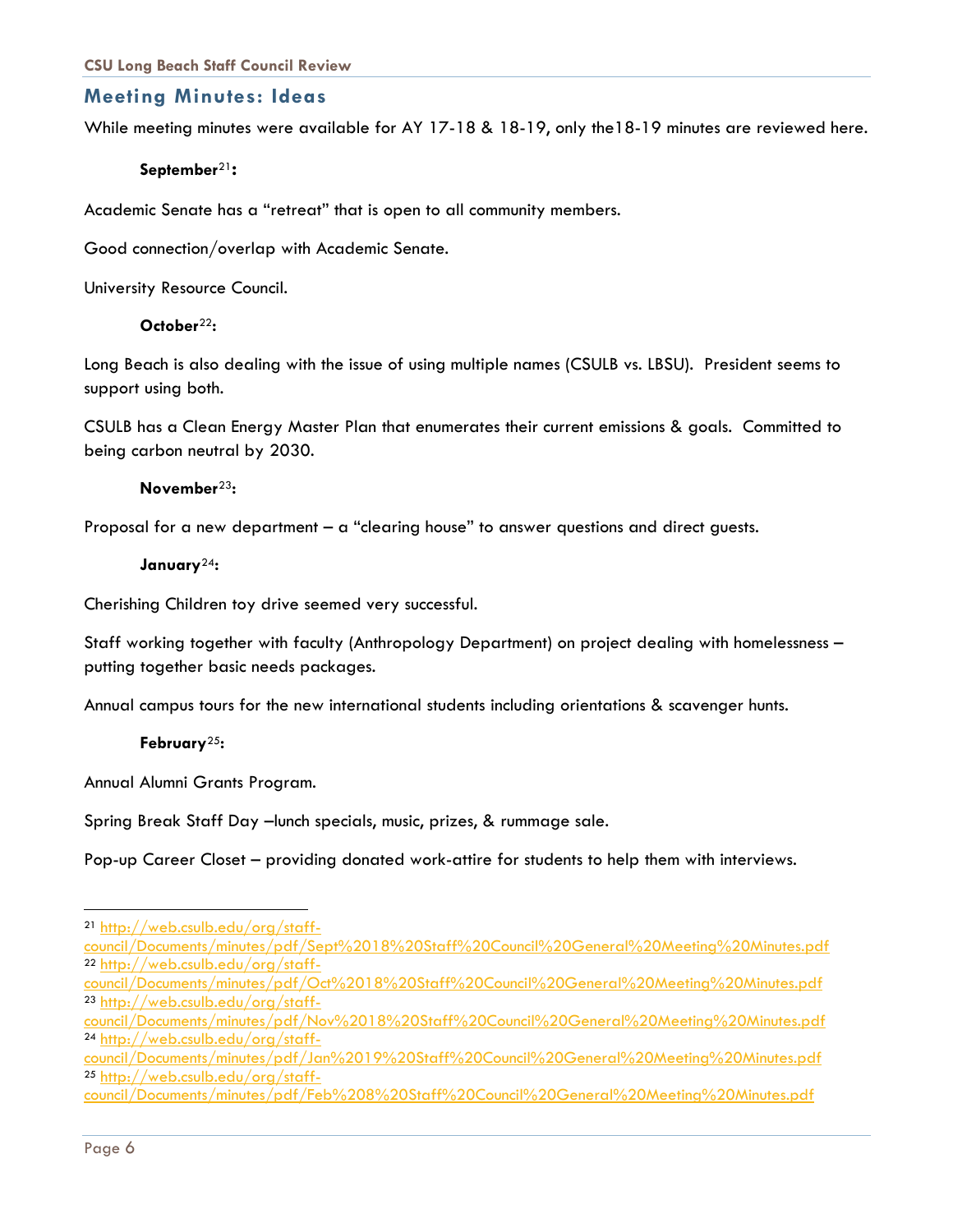## **OTHER ORGANIZATIONS**

## **SFSU & Other CSUs**

SFSU had a Staff Council at one time, but the Council's focus began to drift too closely toward collective bargaining/contract/personnel issues, and it was eventually disbanded. This could be avoided by a strong & explicit charge, constitution, and bylaws. I have not been able to find records for this group thus far; web searches return references in old Academic Senate plenary meeting minutes, but no documentation or reports. I have spoken to one staff member, Bridget McCracken, who was a member of that group and may have some old notes. She also mentioned that Russel Kilday-Hicks may be another source for information as well.

SFSU currently has three University-wide elected staff seats on the Academic Senate, as well as two nonelected seats for Student Affairs & Enrollment Management. There is a reference in a 2010 report on Staff Involvement in Shared Governance from CSU Fullerton that suggests SFSU had no staff representatives on the Academic Senate<sup>26</sup>, but the current Faculty Constitution for SFSU that was last revised in 2009 does list the three Senate staff representatives.<sup>27</sup> I have not been able to find when the initial inclusion and supplementary additions of staff representatives to the Academic Senate occurred via either policy or resolution records. The Fullerton report recommended that Fullerton form a Staff Council modeled after CSU Long Beach's Staff Council, add staff representation to the Academic Senate, and develop a process for appointing staff to committees. Fullerton does not appear to have created the Staff Council, though they did add one staff representative to their Academic Senate. I am not aware of their resolution to the last recommendation.

Bridget McCracken may, again, be a source of information on the history of staff representation on the Academic Senate at SFSU – I believe that she was instrumental in increasing the staff representation on the Academic Senate from one seat to three. Also, Darlene Yee-Melichar (Gerontology Faculty) is always a good source on Academic Senate and SFSU history. Some Staff Councils have an additional officer role for a Custodian of Records – a similar position on any SFSU Staff Council, or at the University as a whole, could prove helpful to maintaining a history beyond meeting minutes, resolutions, policies, & reports for many areas of campus.

SFSU staff do have representation on various committees, including search committees for administrative positions, per Academic Senate policy S19-180.<sup>[28](#page-7-2)</sup> Nominations are provided for these committees by CSUEU chapter 305 and the final selection is made by the requesting group (usually the President of the University).

Of the 21 other CSU campuses, 11 have some venue for shared governance dedicated to staff:

7 Staff Councils (Channel Islands, Chico, Humboldt, Pomona, San Bernardino, Sonoma, Stanislaus)

2 Staff Assemblies (Fresno & Sacramento)

<span id="page-7-0"></span> <sup>26</sup> [http://hr.fullerton.edu/documents/professionaldevelopment/ubi/univleadacademy/StaffGovernance\\_2010.pdf](http://hr.fullerton.edu/documents/professionaldevelopment/ubi/univleadacademy/StaffGovernance_2010.pdf)

<span id="page-7-1"></span><sup>27</sup> <https://senate.sfsu.edu/constitution/constitution>

<span id="page-7-2"></span><sup>28</sup> <https://senate.sfsu.edu/policy/search-committees-san-francisco-state-university-administrators-policy>